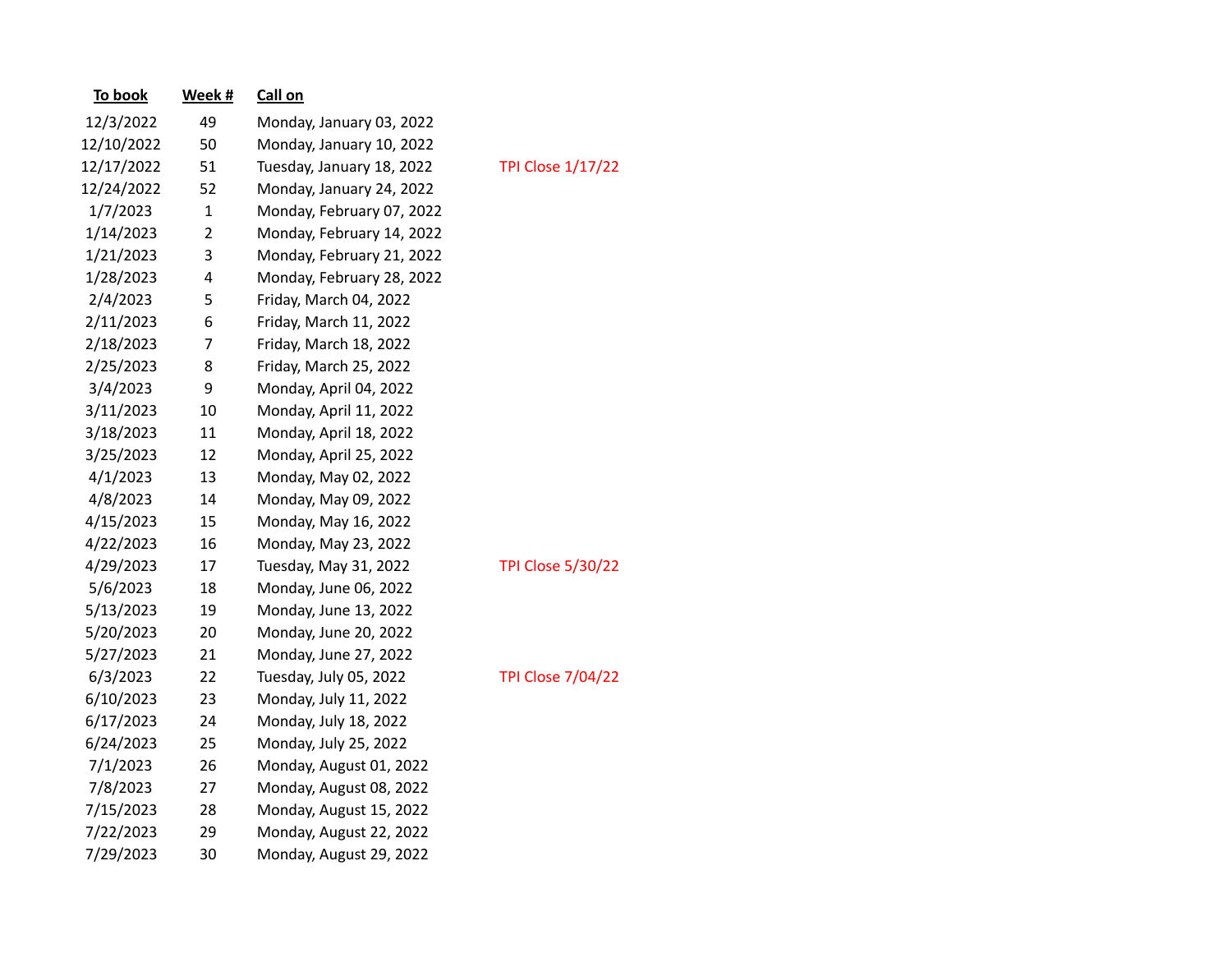| 8/5/2023   | 31 | Tuesday, September 06, 2022 | <b>TPI Close 9/05/22</b>  |
|------------|----|-----------------------------|---------------------------|
| 8/12/2023  | 32 | Monday, September 12, 2022  |                           |
| 8/19/2023  | 33 | Monday, September 19, 2022  |                           |
| 8/26/2023  | 34 | Monday, September 26, 2022  |                           |
| 9/2/2023   | 35 | Monday, October 03, 2022    |                           |
| 9/9/2023   | 36 | Monday, October 10, 2022    |                           |
| 9/16/2023  | 37 | Monday, October 17, 2022    |                           |
| 9/23/2023  | 38 | Monday, October 24, 2022    |                           |
| 9/30/2023  | 39 | Monday, October 31, 2022    |                           |
| 10/7/2023  | 40 | Monday, November 07, 2022   |                           |
| 10/14/2023 | 41 | Monday, November 14, 2022   |                           |
| 10/21/2023 | 42 | Monday, November 21, 2022   |                           |
| 10/28/2023 | 43 | Monday, November 28, 2022   |                           |
| 11/4/2023  | 44 | Monday, December 05, 2022   |                           |
| 11/11/2023 | 45 | Monday, December 12, 2022   |                           |
| 11/18/2023 | 46 | Monday, December 19, 2022   |                           |
| 11/25/2023 | 47 | Tuesday, December 27, 2022  | <b>TPI Close 12/26/22</b> |
| 12/2/2023  | 48 | Monday, January 02, 2023    |                           |
| 12/9/2023  | 49 | Monday, January 09, 2023    |                           |
| 12/16/2023 | 50 | Monday, January 16, 2023    |                           |
| 12/23/2023 | 51 | Monday, January 23, 2023    |                           |
| 12/30/2023 | 52 | Monday, January 30, 2023    |                           |
|            |    |                             |                           |